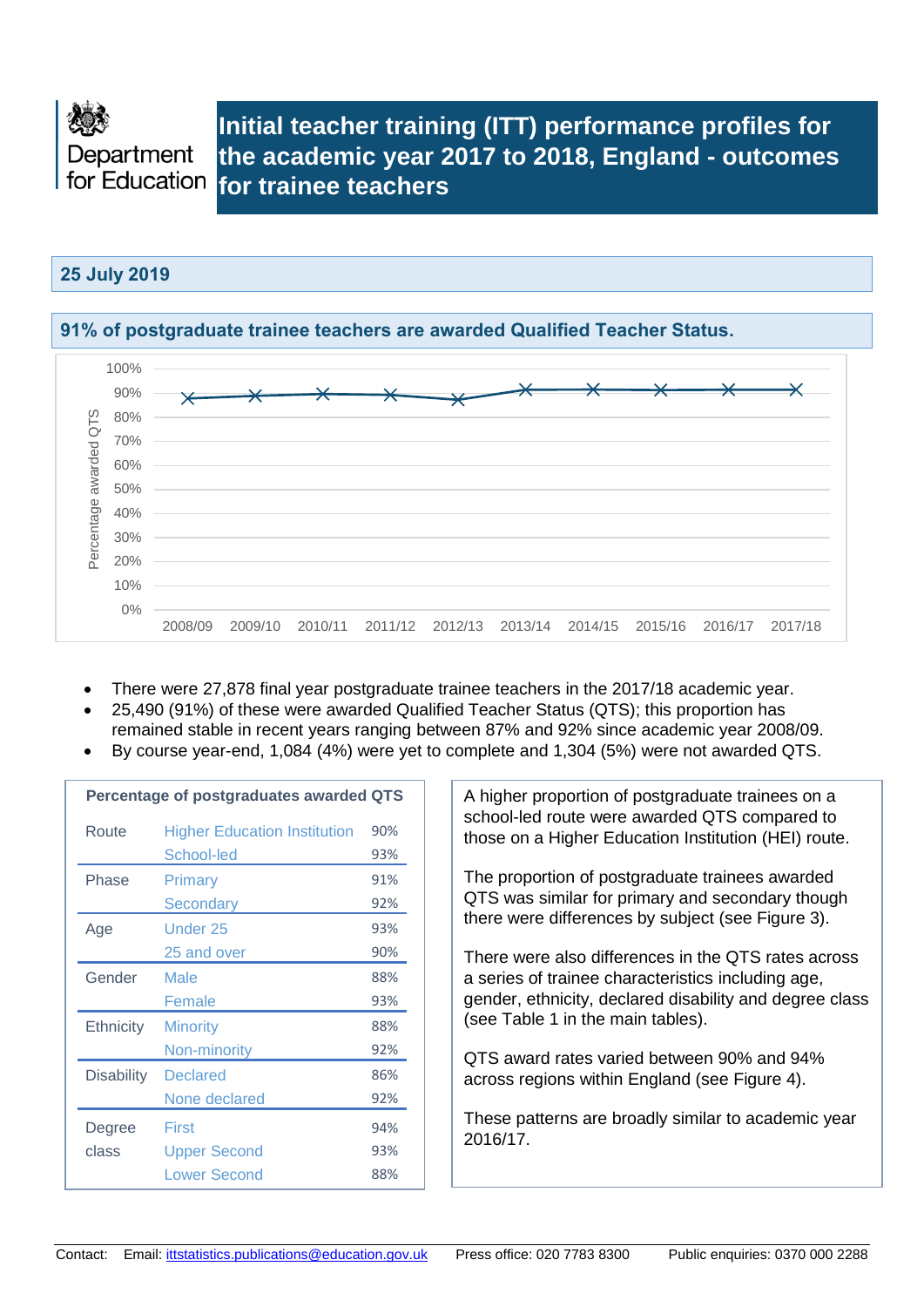**81% of postgraduate trainee teachers awarded Qualified Teacher Status were teaching in a state-funded school in England, within sixteen months of qualification.** 

**This year a new data source has been used to measure the proportion of QTS awarded trainees entering teaching. It covers only those in a state-funded school in England and is not comparable to earlier years.**



- Provisional<sup>1</sup> data shows that 20,539 postgraduate trainee teachers awarded QTS in 2017/18 were employed as a teacher in a state-funded school in England within sixteen months of qualification.
- This represented 81% of trainees awarded QTS, down from 83% (revised<sup>2</sup>) in 2016/17.
- Latest employment rates<sup>3</sup> are not comparable to earlier years because those included teacher trainees who reported being in a teaching post in independent schools, colleges or other educational establishment and outside England (see Section 3 for more information).
- The previous source of employment data has been replaced with a new survey from which employment rates would not be available until spring 2020.

|                   | Percentage or postgraduate QTS, employed |     |
|-------------------|------------------------------------------|-----|
| Route             | <b>Higher Education Institution</b>      | 75% |
|                   | School-led                               | 85% |
| Phase             | Primary                                  | 82% |
|                   | Secondary                                | 80% |
| Age               | Under 25                                 | 81% |
|                   | 25 and over                              | 80% |
| Gender            | Male                                     | 77% |
|                   | Female                                   | 82% |
| Ethnicity         | <b>Minority</b>                          | 80% |
|                   | Non-minority                             | 81% |
| <b>Disability</b> | <b>Declared</b>                          | 77% |
|                   | None declared                            | 81% |
| Degree            | First                                    | 82% |
| class             | <b>Upper Second</b>                      | 82% |
|                   | <b>Lower Second</b>                      | 79% |

**Percentage of postgraduate QTS, employed**

Employment rates $3$  were higher in those on a school-led route than those on a Higher Education Institution (HEI) route, particularly so for School Direct Salaried and Teach First routes (see Table 1 in the main tables).

The proportion employed as a teacher was similar for primary and secondary though there were differences by subject (see Figure 3).

There were also differences in employment rates across several trainee characteristics including gender, declared disability and degree class (see Table 1 in the main tables).

Employment rates varied between 71% and 88% across regions within England (see Figure 4).

<sup>1</sup> Provisional figures are estimated as it is too early in the reporting cycle to capture everyone who is employed in a state school

<sup>2</sup> Revised figures are calculated from more complete data

<sup>3</sup> Employed as a teacher in a state-funded school in England within sixteen months of qualification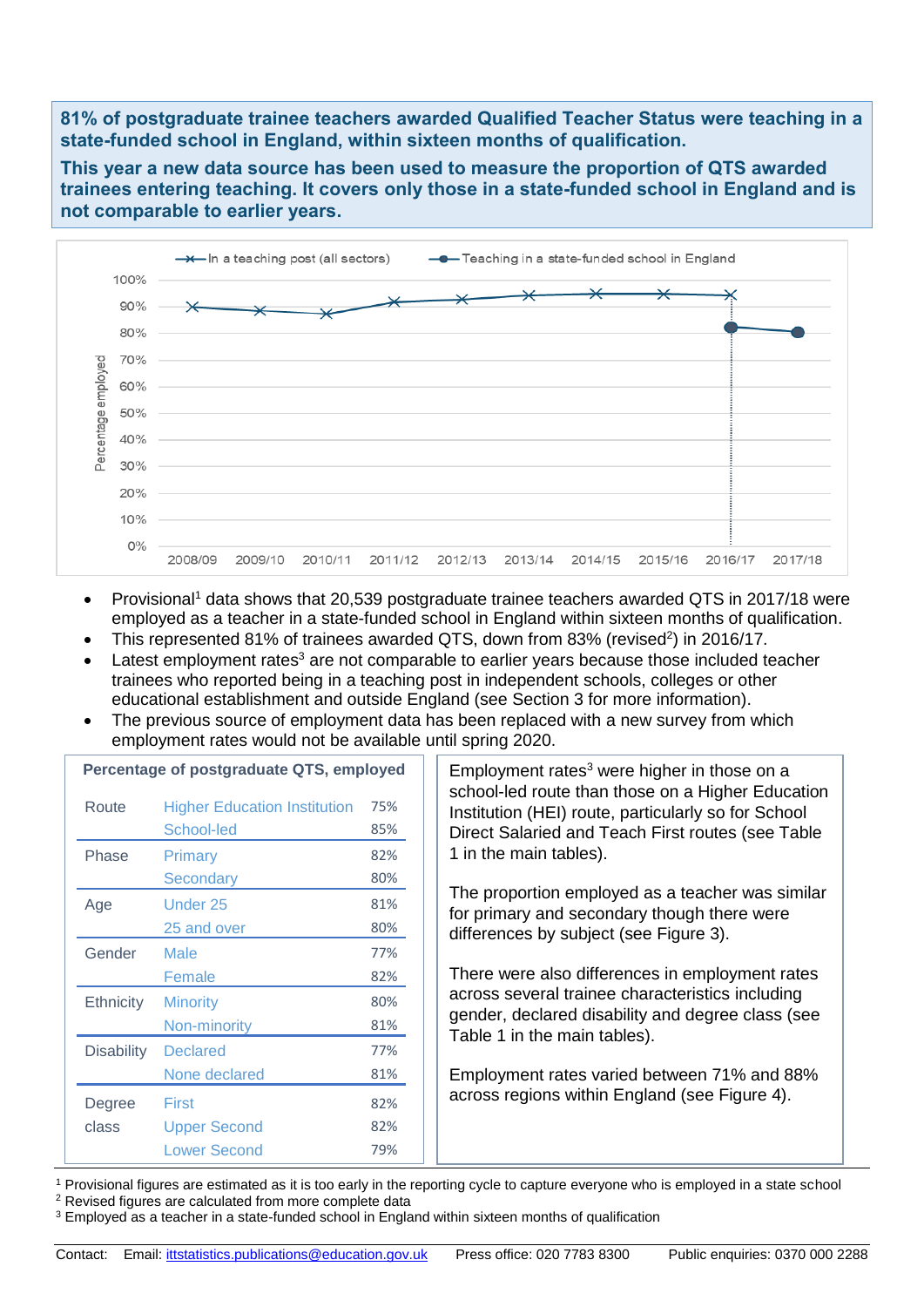# **CONTENTS**

| 1 <sub>1</sub> |                                                                                    |  |
|----------------|------------------------------------------------------------------------------------|--|
| 2.             |                                                                                    |  |
| 3 <sub>1</sub> |                                                                                    |  |
| 4.             |                                                                                    |  |
| 5.             |                                                                                    |  |
| 6.             |                                                                                    |  |
|                | Annex A: Experimental statistics about final year trainees undertaking early years |  |
| $(AO)$ 16      | Annex B: Experimental statistics about candidates undertaking Assessment Only      |  |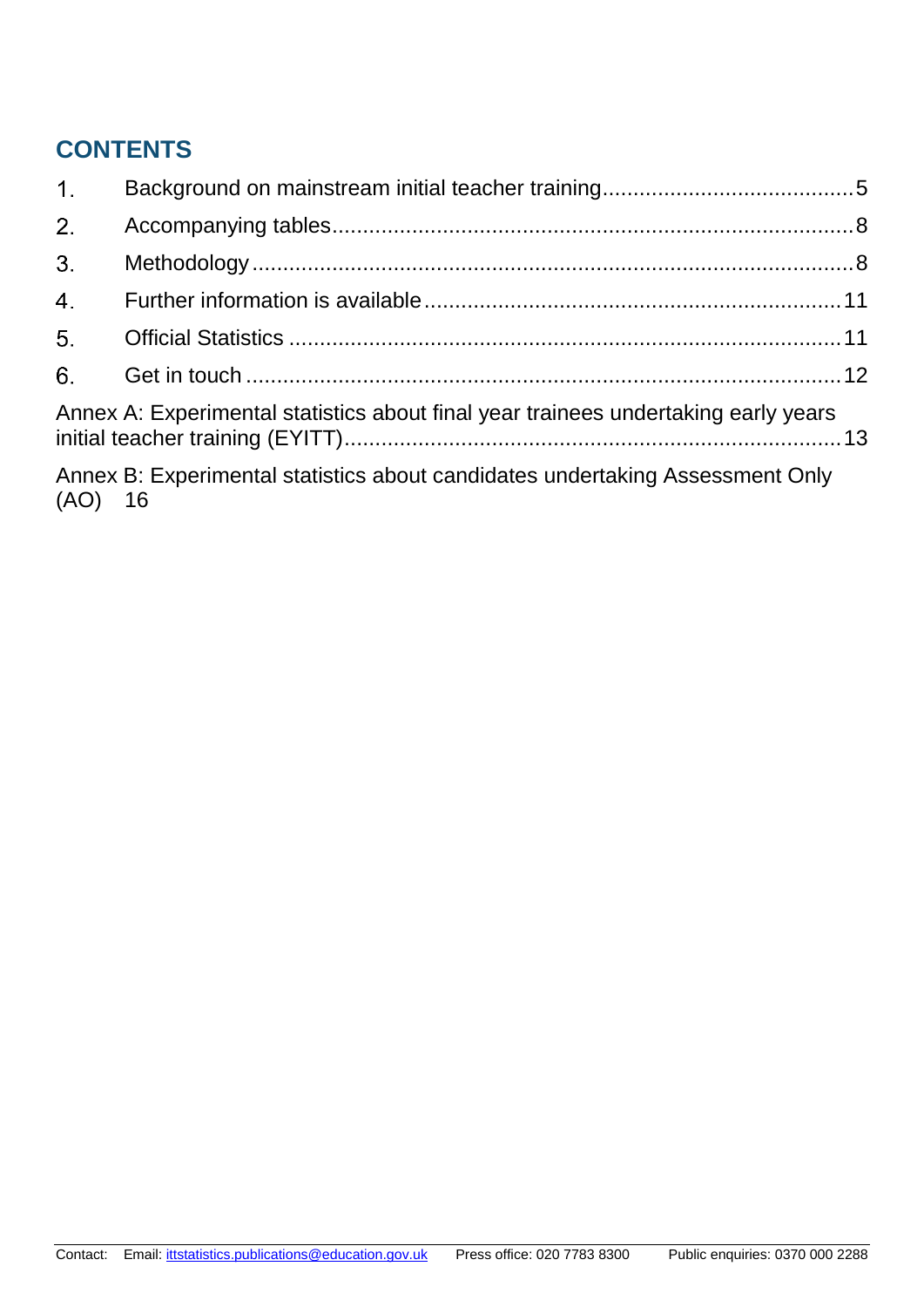#### **About this release**

The initial teacher training (ITT) performance profiles are designed to:

- provide transparent information on outcomes of trainee teachers to the public
- help potential trainee teachers make informed choices about where to train

This publication focuses on final year trainees. For comprehensive statistics about new entrants to ITT and their characteristics, please refer to the ITT Census publications, available on the [ITT statistics webpage](https://www.gov.uk/government/collections/statistics-teacher-training).

The publication presents statistics for both postgraduate and undergraduate routes and again includes experimental statistics on Early Years Initial Teacher Training (EYITT) trainees and candidates undertaking Assessment Only (AO).

#### **In this publication**

The following tables are included in this release:

• main tables for the academic year 2017/18 by route, phase (primary versus secondary), subject, region and trainee characteristics; updated with employment rates on 19 September 2019

• provider-level tables for the academic year 2017/18 by route and phase; updated with employment rates on 19 September 2019

#### **Feedback**

We are changing how our releases look and would welcome feedback on any aspect of this document at [ittstatistics.publications@education.gov.uk.](mailto:ittstatistics.publications@education.gov.uk)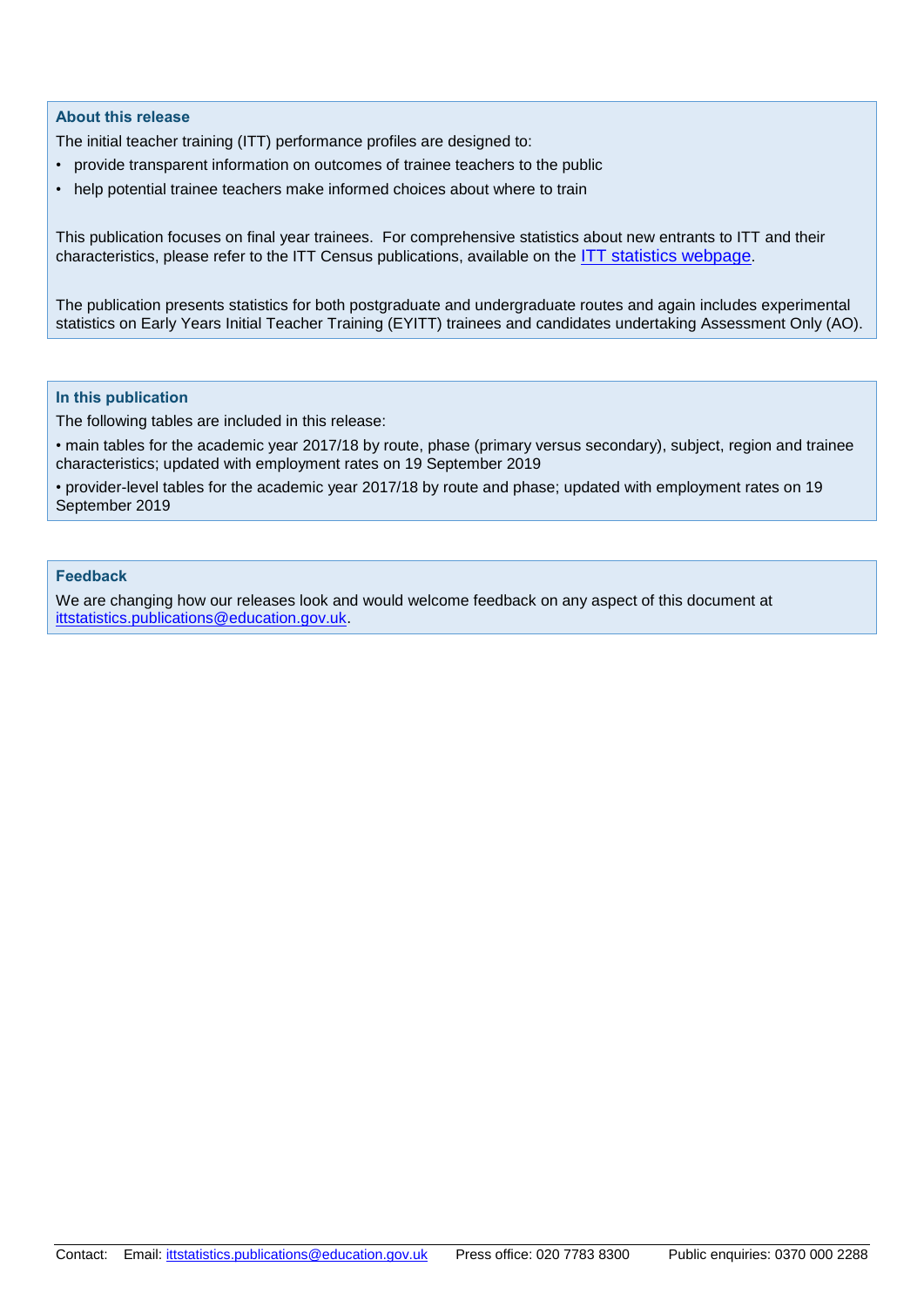# <span id="page-4-0"></span>**Background on mainstream initial teacher training**

To become a qualified teacher in England, trainees typically complete a programme of Initial Teacher Training (ITT), which provides them with training, mentoring and teaching practice in schools, and leads to the award of Qualified Teacher Status (QTS) for successful trainees.

There are a number of pathways into teaching which include an undergraduate route, over a three or fouryear course, and postgraduate routes which normally run for one year full-time. Postgraduate routes can be undertaken through a Higher Education Institution (HEI) or via a school-led route. School-led routes are comprised of the school-centred initial teacher training (SCITT) programme, the School Direct training programme (salaried and fee-paying routes), and the Teach First Leadership Development Programme. Two non-mainstream routes, Early Years ITT and Assessment Only, are covered in the annex.

At HEIs, the university or college delivers the pedagogy of teaching supplemented by placements in schools. Successful trainees are awarded QTS and a postgraduate certificate in education (PGCE). On school-led routes, trainees are placed in a school from the first day of training. Most school-led routes also include a PGCE as many school-led providers will pair with an HEI.

Teaching is a graduate profession in England. However, non-graduate trainees can gain a degree and QTS together on a three- or four-year undergraduate course. Routes into teaching are summarised in Figure 1 and proportions of final year postgraduate trainees by route in Figure 2.



#### **Figure 1: Mainstream routes into teaching**

**Figure 2: Final year postgraduate trainee teachers by route, 2017/18 academic year**

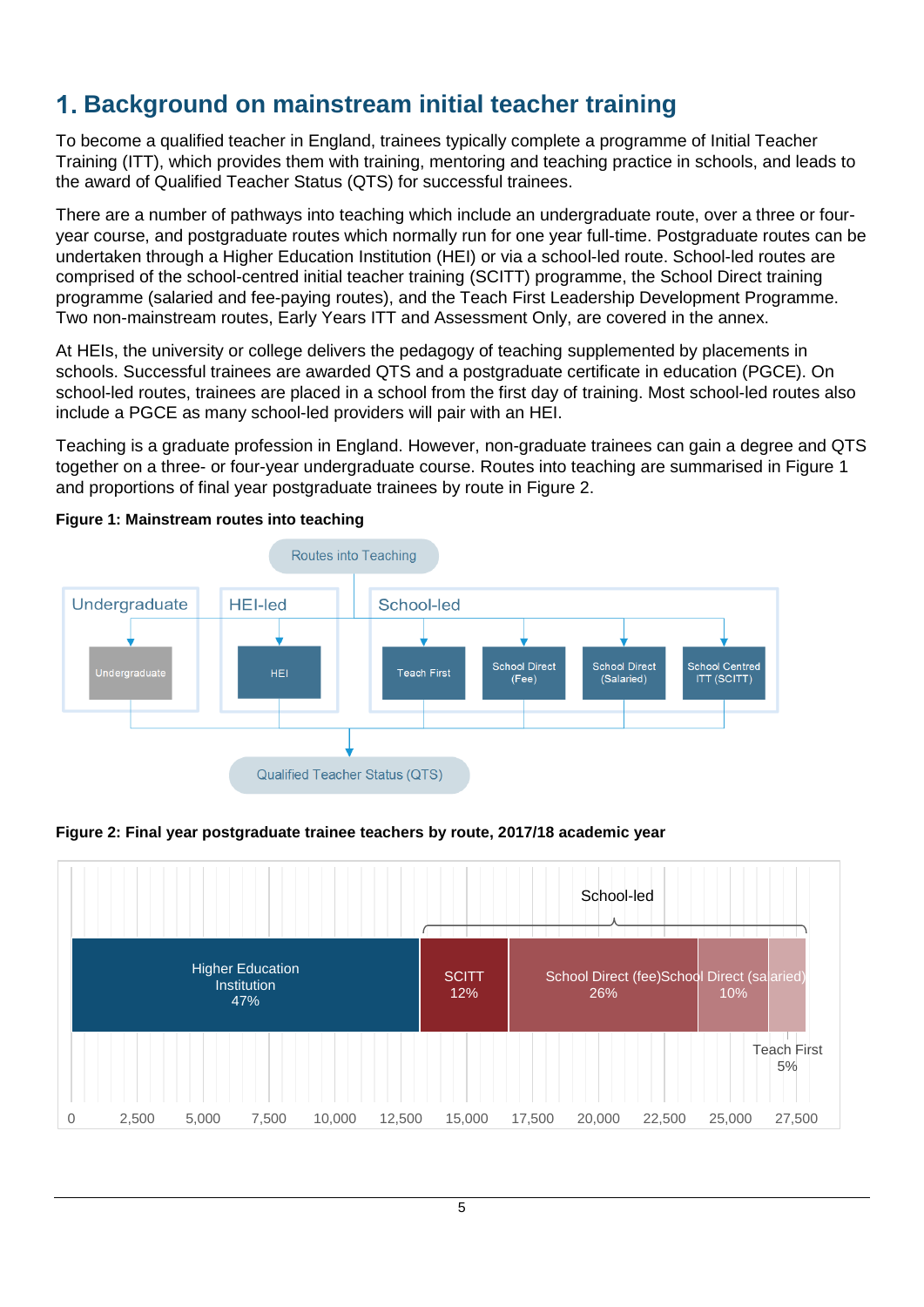### **Outcomes of postgraduate final year trainees by subject, region and first degree**

**QTS award rates vary by subject from 85% for Physics to 97% for Physical Education Employment rates<sup>4</sup> vary by subject from 50% for Classics (from these small numbers possibly more go into the independent sector<sup>5</sup> ) and 74% for Drama, MFL and Physics to 88% for English**

|                                    |                          |                 | Percentage of       |
|------------------------------------|--------------------------|-----------------|---------------------|
|                                    |                          |                 | those awarded       |
|                                    | <b>Total</b><br>trainees | <b>Trainees</b> | QTS teaching in a   |
|                                    |                          | awarded QTS     | state school<br>81% |
| <b>All Primary &amp; Secondary</b> | 27,878                   | 91%             |                     |
| <b>Primary</b>                     | 12,957                   | 91%             | 82%                 |
| <b>Secondary</b>                   | 14,921                   | 92%             | 80%                 |
| Art & Design                       | 418                      | 93%             | 79%                 |
| Biology                            | 1,056                    | 90%             | 84%                 |
| <b>Business Studies</b>            | 164                      | 90%             | 78%                 |
| Chemistry                          | 901                      | 88%             | 82%                 |
| Classics                           | 57                       | 96%             | 50%                 |
| Computing                          | 439                      | 87%             | 75%                 |
| Design & Technology                | 303                      | 95%             | 83%                 |
| Drama                              | 250                      | 94%             | 74%                 |
| English                            | 2,150                    | 93%             | 88%                 |
| Geography                          | 1,208                    | 93%             | 78%                 |
| History                            | 1,178                    | 94%             | 81%                 |
| <b>Mathematics</b>                 | 2,476                    | 89%             | 79%                 |
| Modern Foreign Languages           | 1,388                    | 94%             | 74%                 |
| Music                              | 309                      | 94%             | 76%                 |
| Other                              | 390                      | 92%             | 77%                 |
| <b>Physical Education</b>          | 1,117                    | 97%             | 75%                 |
| Physics                            | 702                      | 85%             | 74%                 |
| <b>Religious Education</b>         | 415                      | 91%             | 81%                 |

**Figure 3: Final year postgraduate trainee outcomes by subject, 2017/18 academic year**

Further breakdowns of QTS award status and employment by subject are available in Tables 4, 4a, 4b and 4c of the main tables.

<sup>4</sup> Employed as a teacher in a state-funded school in England within sixteen months of qualification.

<sup>&</sup>lt;sup>5</sup> There is a high level of uncertainty in this estimate due to the small numbers with Classics ITT but this low employment rate could reflect a higher proportion of these trainees entering independent schools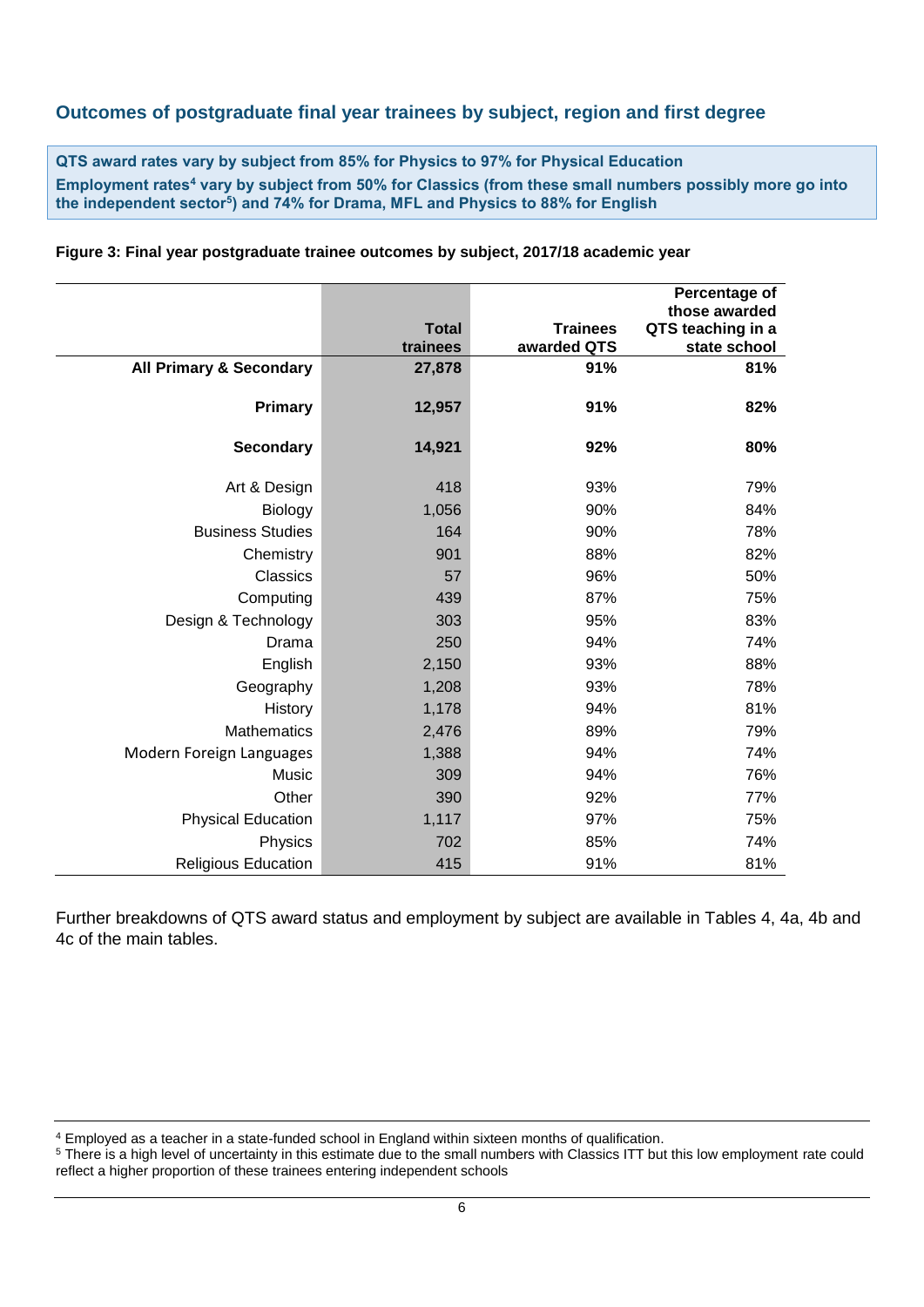### **QTS award rates vary across English regions, from 90% in Yorkshire and the Humber and the South West to 94% in the East of England**

**Employment rates<sup>6</sup> are lowest in the North East (71%) and North West (72%) and highest in the East of England (88%)**

|                          |                          |                                | Figure 4: Final year postgraduate trainees awarded QTS outcomes by region for the 2017/18 academic year <sup>7</sup> .<br><b>Percentage of those</b> |  |
|--------------------------|--------------------------|--------------------------------|------------------------------------------------------------------------------------------------------------------------------------------------------|--|
|                          | <b>Total</b><br>trainees | <b>Trainees</b><br>awarded QTS | awarded QTS teaching in a<br>state school                                                                                                            |  |
| <b>England</b>           | 27,878                   | 91%                            | 81%                                                                                                                                                  |  |
| North West               | 4,225                    | 91%                            | 72%                                                                                                                                                  |  |
| North East               | 1,248                    | 93%                            | 71%                                                                                                                                                  |  |
| West Midlands            | 3,002                    | 91%                            | 83%                                                                                                                                                  |  |
| East Midlands            | 2,027                    | 91%                            | 81%                                                                                                                                                  |  |
| Yorkshire and The Humber | 3,050                    | 90%                            | 80%                                                                                                                                                  |  |
| East of England          | 2,343                    | 94%                            | 88%                                                                                                                                                  |  |
| South West               | 2,544                    | 90%                            | 74%                                                                                                                                                  |  |
| South East               | 4,271                    | 92%                            | 83%                                                                                                                                                  |  |
| London                   | 5,168                    | 91%                            | 87%                                                                                                                                                  |  |

Further data on trainee outcomes by region, including the outcomes of undergraduate trainees, can be found in Table 6 of the main tables.

**Postgraduate final year trainees were more likely to achieve QTS if they had a first class or upper second degree on entry.**

Trainees without a first or upper second class degree on entry to  $ITT<sup>8</sup>$  were slightly more likely to be in the "yet to complete" category**<sup>9</sup> .**

#### **Figure 5: QTS outcomes of final year postgraduate trainees by degree class on entry for the 2017/18 academic year**



<sup>6</sup> Employed as a teacher in a state-funded school in England within sixteen months of qualification.

<sup>7</sup> The registered location of the provider is used to generate the region. This does not necessarily correspond to the location of the training, or to where trainees go on to teach. Excludes non-regional providers.

<sup>8</sup> Includes third class honours degrees, and 'ordinary' or 'general' degrees awarded after a non-honours course, and degrees awarded after a non-honours course that was not available to be classified. It also includes other categories from non-UK degrees <sup>9</sup> Some trainees in their expected final year of ITT may have not fully completed their course at the end of the academic year. Trainees who are yet to complete the course will go on to be awarded QTS or will complete without being awarded QTS in a later academic year.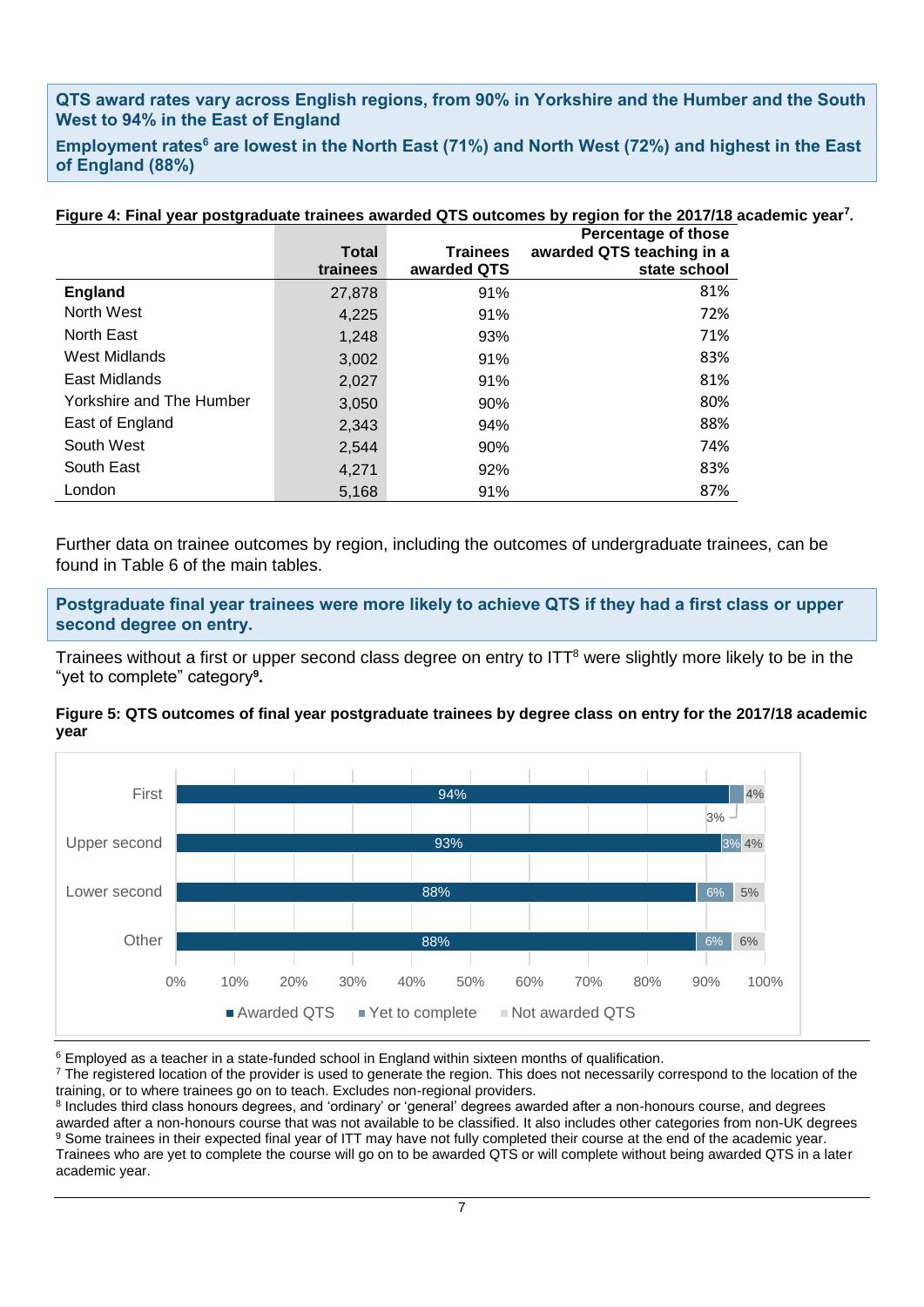# <span id="page-7-0"></span>**Accompanying tables**

The following tables are available in Excel format on the department's statistics website: <https://www.gov.uk/government/organisations/department-for-education/about/statistics>

#### **Main tables**

- Table 1 Summary of final year trainee characteristics and outcomes by training route
- Table 2 Final year postgraduate trainee qualifications (first degree) by training route
- Table 3 Final year trainee QTS award status and employment outcomes by training route
- Table 3a Final year trainee QTS award status and employment outcomes by training route (time series)
- Table 4 Final year postgraduate trainee QTS award status and employment outcomes by subject
- Table 4a Final year postgraduate trainee QTS award status and employment outcomes, numbers by subject (time series)
- Table 4b Final year postgraduate trainee QTS award status and employment, percentages by subject (time series)
- Table 4c Final year postgraduate trainee QTS award status and employment outcomes for trainees with subjects and degree classes attracting a bursary
- Table 5 Final year trainee QTS award status and employment outcomes by trainee characteristics
- Table 6 Final year postgraduate trainee QTS award status and employment outcomes by region of ITT provider

#### **Provider-level tables**

Table 7 Final year postgraduate trainee characteristics, QTS award status and employment outcomes by ITT provider Table 7a Final year undergraduate trainee characteristics, QTS award status and employment outcomes by ITT provider Table 8 Final year postgraduate trainee QTS award status and employment outcomes by ITT provider and route Table 9 Final year postgraduate trainee QTS award status and employment outcomes by ITT provider and phase

## <span id="page-7-1"></span>**Methodology**

#### **New employment measure**

The Department has improved the method to calculate the employment rates of trainee teachers, as previously outlined in the publication of the [ITT Performance Profiles for academic year 2016/17.](https://www.gov.uk/government/statistics/initial-teacher-training-performance-profiles-2016-to-2017) Up to and including that publication in July 2018, employment rates were estimated using survey data from the Destination of Leavers from Higher Education (DLHE). This survey, which asked graduates and postgraduates where they were working six months after qualifying, has been discontinued.

The Department is now using internal administrative data sources to determine how many final year trainees awarded QTS go on to employment in a state-funded school in England. Trainees in the ITT census from academic year 2017/18 are matched with the school workforce census (SWC) from 2018/19 to identify which trainees went onto teach in a state-funded English school in the year following qualification. The SWC is a snapshot of everyone working in a state-funded school in England taken in November each year.

Employment rates derived from national trainee and school workforce data are more reliable than those from a survey sample. Rates appear lower than previously calculated from the DHLE survey because DHLE included all trainees who reported being in teaching post in a state-funded school, independent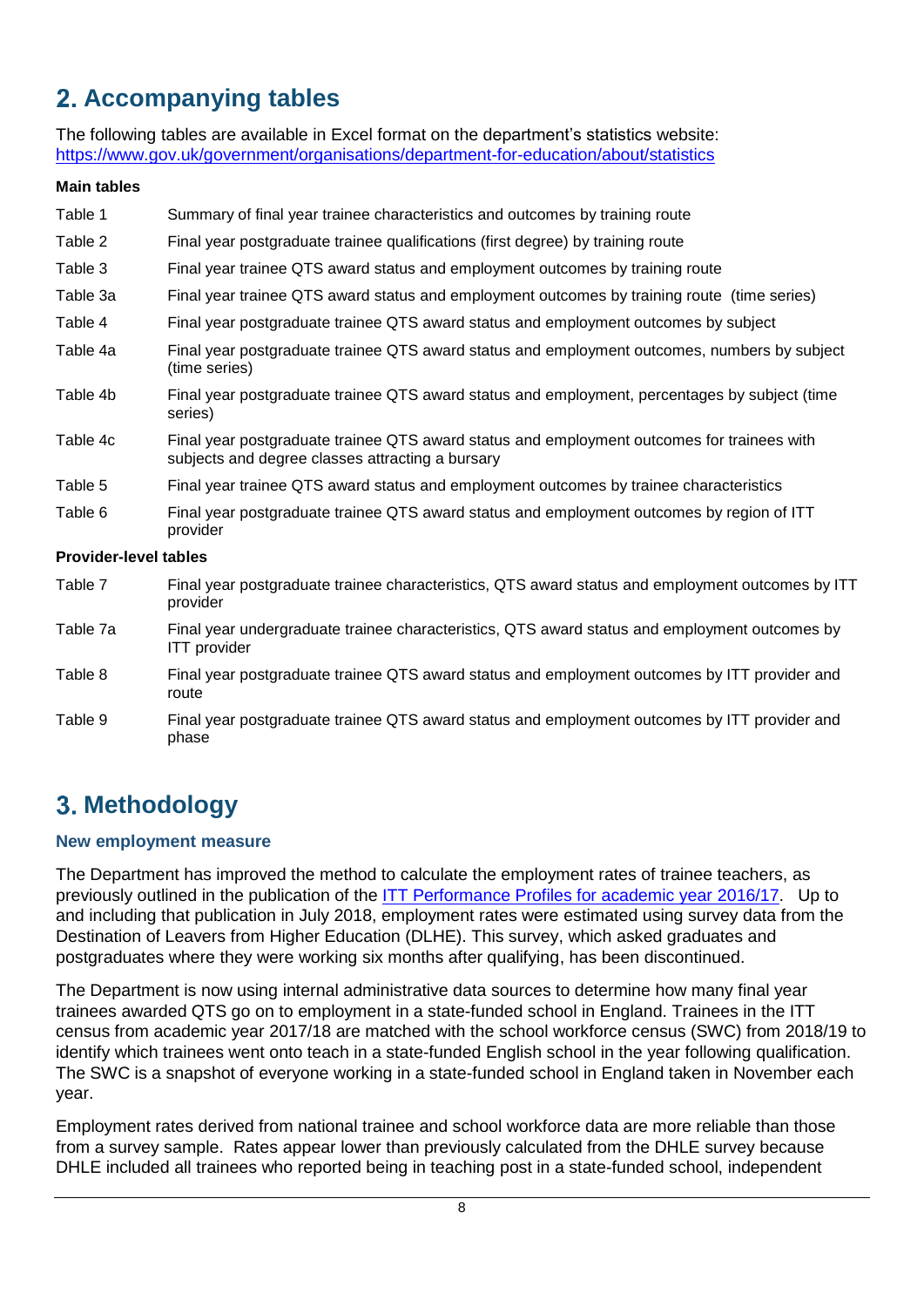school, college or other educational establishment in the UK or elsewhere whereas the new employment rates are confined to the schools of greatest relevance to the department, that is, state-funded schools in England.

In the new methodology, we calculate two employment rates:

- 1. A **provisional** employment rate for final year trainees in the 2017/18 academic year
- 2. A **revised** employment rate for final year trainees in the 2016/17 academic year

**Provisional employment rate:** Departmental analysis has found that matching ITT trainee data to school workforce census from the year following qualification does not fully capture how many trainees go onto employment because some teachers do not start in time to be recorded in that SWC. We account for these "missing teachers" by applying an uplift to the 2017/18 employment to estimate a provisional employment rate for 2017/18. The uplift is derived by comparing with data from previous years to determine what proportion of new teachers employed during the year were not included in their first school workforce census but were captured in the following year's census (the uplift applied for 2017/18 was around 25% of those not captured in the first year).

**Revised employment rate:** We use the SWC data two years on from ITT completion to calculate a 'revised' employment rate that fully captures all trainees employed within 16 months of qualification.

## **Data Collection**

The initial teacher training performance profiles are collected each year for trainees in the final year of their ITT training. The collection was open from May to June 2019.

This year, the DfE collected data on a new system, the Database of Trainee Teachers and Providers (DTTP). Revised data for the 2017/18 academic year was migrated from the previous initial teacher training data management system (ITTDMS) to the new DTTP. Figures for historical years in the time series have not been revised. This led to a change in the definition of final year trainees (see below). All other definitions in terms of data collected remain the same, so all comparisons remain valid over time.

For the academic year 2017/18, we received data from all 244 providers. This consisted of 176 SCITTs, and 68 HEIs. All data were reviewed, confirmed and signed-off by a designated person at each provider.

### **Coverage**

The Initial Teacher Training Performance Profiles covers outcomes for final year initial teacher trainees in England for the academic year 2017/18.

### **Confidentiality**

The Code of Practice for Official Statistics requires that reasonable steps should be taken to ensure that all published or disseminated statistics produced by the Department for Education protect confidentiality.

To do this small numbers are suppressed for sensitive characteristics and for very small providers.

This suppression approach is consistent with the Department's [statistical policy.](https://assets.publishing.service.gov.uk/government/uploads/system/uploads/attachment_data/file/773124/External_confidentiality_policy.pdf) Symbols used to identify this approach in published tables are as follows:

| Symbol         | <b>Description</b>                                  |
|----------------|-----------------------------------------------------|
|                | Zero                                                |
| C              | Small number suppressed to preserve confidentiality |
| $\blacksquare$ | Not applicable                                      |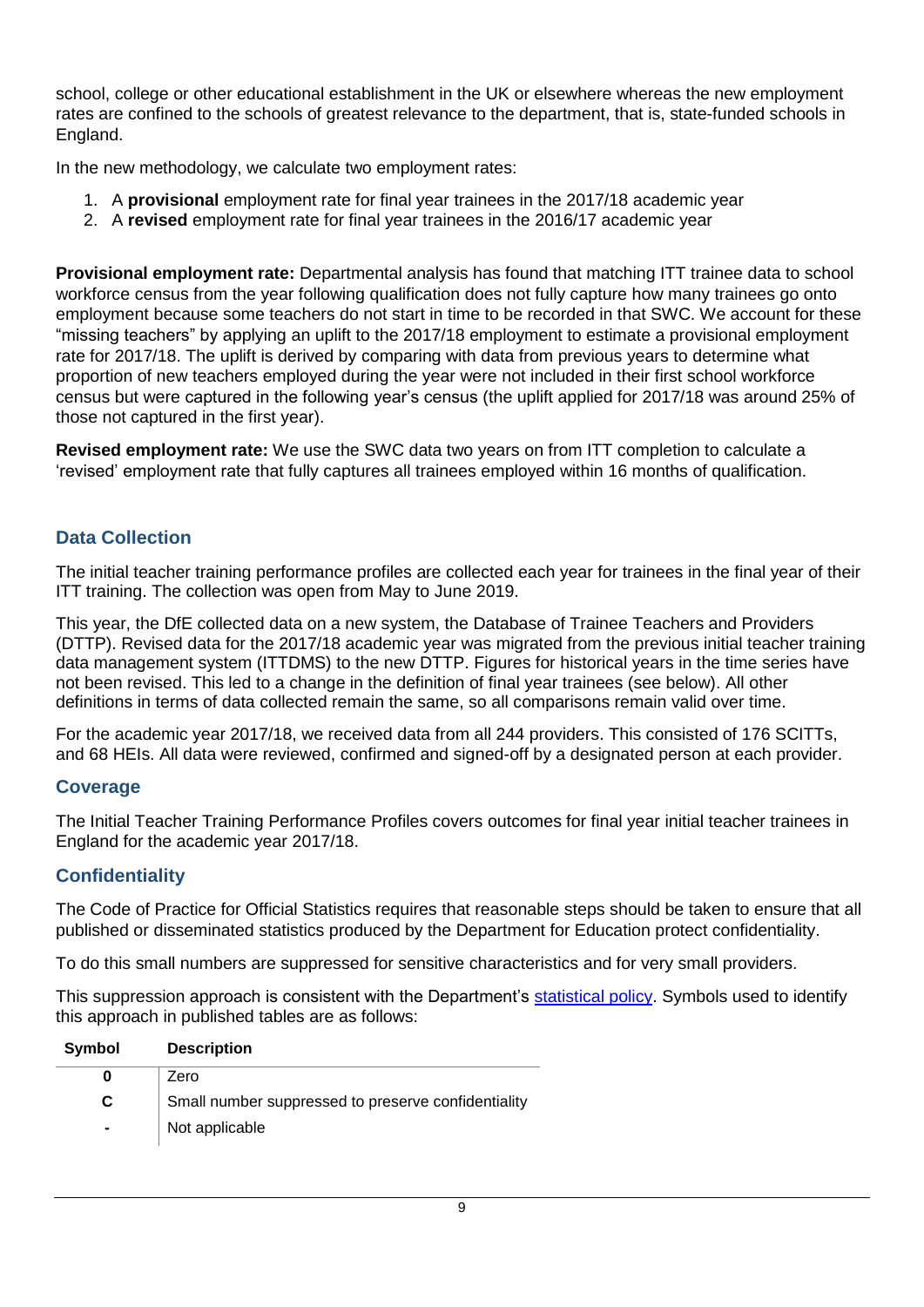### **Quality assurance**

Data for the ITT performance profiles are completed, reviewed and signed off by a designated person at each ITT provider. The data collection and publication production teams within the Department for Education carry out a number of quality checks on the data throughout the data entry process. After data were extracted on 3rd July 2019, a quality assurance process was undertaken by the publication production team. This process included detailed quality checks across the dataset.

This quality assurance process identified a small number of issues. These, along with the solutions that have been implemented, are outlined below.

- A small number of duplicate trainees were identified and removed; data were then validated and signed-off by the production team.
- Undergraduate degree class records were not completely transferred into the DTTP for trainees on HEI routes. In order to populate these missing fields, unique identifiers were used to match trainees from a separate HEI source to their DTTP entry. 1,464 postgraduate trainees for whom an undergraduate degree class could not be matched were recorded as unknown.

### **Trainees included in this release**

We included a number of filters to the data received from ITT providers to ensure we capture only valid trainees. We included:

- trainees with valid records (they were not dormant, deferred or marked as a draft record)
- trainees that did not leave their course within the first 90 days
- trainees that were not excluded for other reasons (see below)

Due to changes in the data collection system this year, we have changed how we identify final year trainees for this publication using the following filters:

- $\circ$  if they were recorded to have left in the 2017/18 academic year
- $\circ$  where end dates were not recorded, we included only full-time postgraduate trainees who started in the 2017/18 academic year

### **Trainees excluded from this release**

There are a number of trainees excluded from this analysis who may be working towards QTS or another teaching qualification, such as Early Years Teacher Status (EYTS). The figures presented in the parts of this release relating to mainstream ITT (sections 1 to 3 of the main text, the main tables and the providerlevel tables) do not include the categories below.

- Non-supported trainees we exclude a small number of trainees that the provider has indicated are not eligible for UK financial support and do not have a DfE allocated place. This includes overseas trainees not entitled to UK financial support; trainees on the School Direct salaried route undertaking a non- DfE funded subject and/or employed at an independent school; or in situations when a School Direct Salaried trainee is undertaking a subject that would not normally be funded by DfE, but the provider is funding the trainee themselves outside of their DfE allocated places.
- Troops to Teachers two-year Troops to Teachers courses are for a small number of people who are, or have been, in the armed forces. This undergraduate route leads to QTS and a degree qualification.

Some trainees are excluded from mainstream ITT statistics, but are included in annexes to this publication.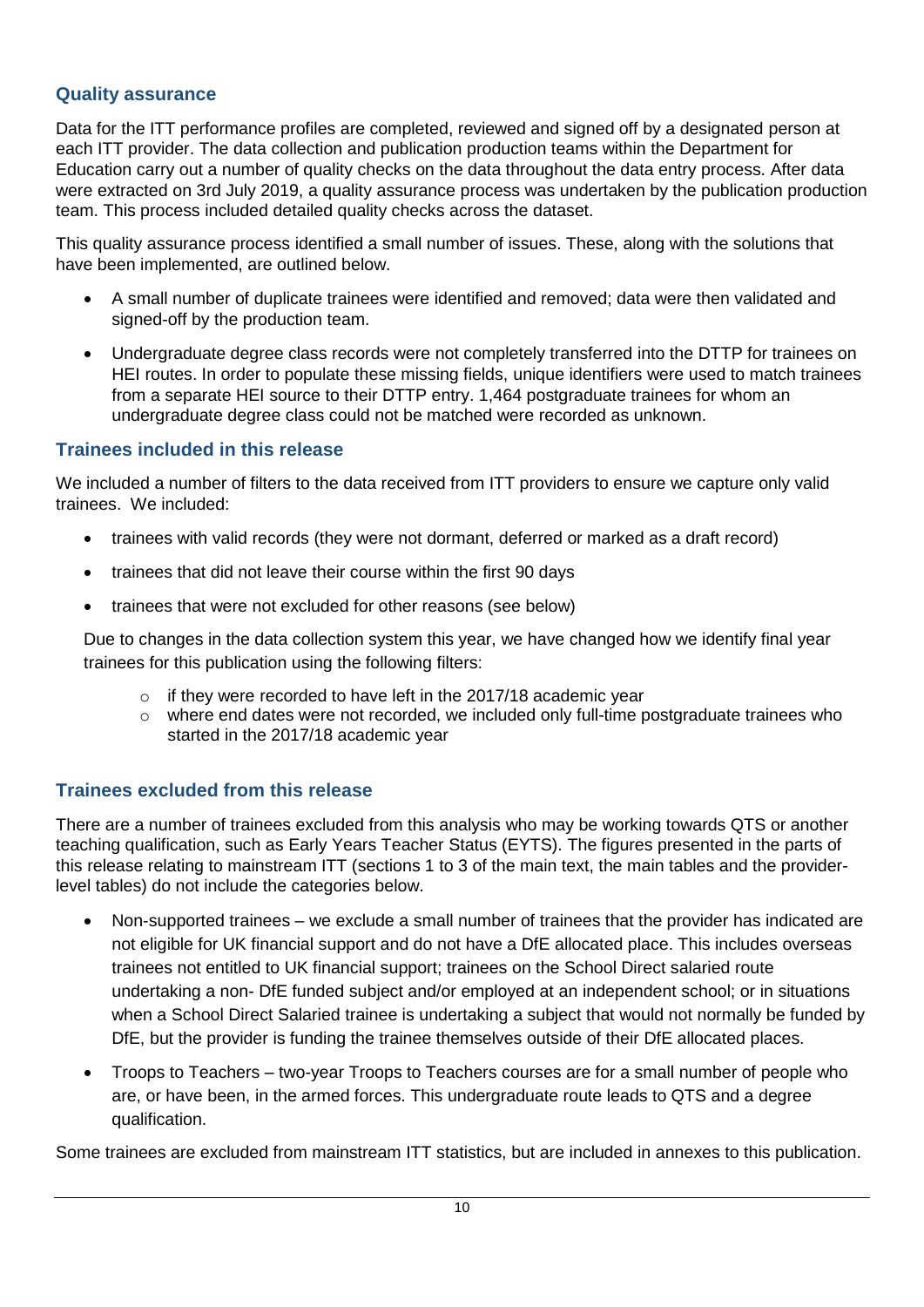- Early Years ITT Trainees working towards Early Years Teacher Status (EYTS) are not included as mainstream trainees as they are not eligible for QTS. This programme focuses on pre-school initial teacher training. However, Teach First offer an early years programme working with children aged three to five years, which does lead to QTS; therefore, these trainees are included.
- Assessment Only candidates Assessment Only is for experienced teachers with a degree and those with a teaching qualification from different countries, who have not been awarded qualified teacher status (QTS) in England. It allows teachers to do the necessary assessment and skills tests to qualify for QTS without taking an ITT course.

### **Your views**

The department is moving towards a new platform for our statistics dissemination and we welcome any feedback on the content or dissemination of our statistics. We would be grateful if you could submit any feedback by email to [ittstatistics.publications@education.gov.uk.](mailto:ittstatistics.publications@education.gov.uk)

# <span id="page-10-0"></span>**Further information is available**

Previously published figures on new entrants to ITT and outcomes of final year trainees can be found at: <https://www.gov.uk/government/collections/statistics-teacher-training>

# <span id="page-10-1"></span>**Official Statistics**

These are Official Statistics and have been produced in line with the Code of Practice for Official Statistics. This can be broadly interpreted to mean that the statistics:

- meet identified user needs;
- are well explained and readily accessible;
- are produced according to sound methods;
- are managed impartially and objectively in the public interest

Once statistics have been designated as Official Statistics it is a statutory requirement that the Code of Practice shall continue to be observed. The Department has a set of [statistical policies](http://www.gov.uk/government/publications/standards-for-official-statistics-published-by-the-department-for-education) in line with the Code of Practice for Official Statistics.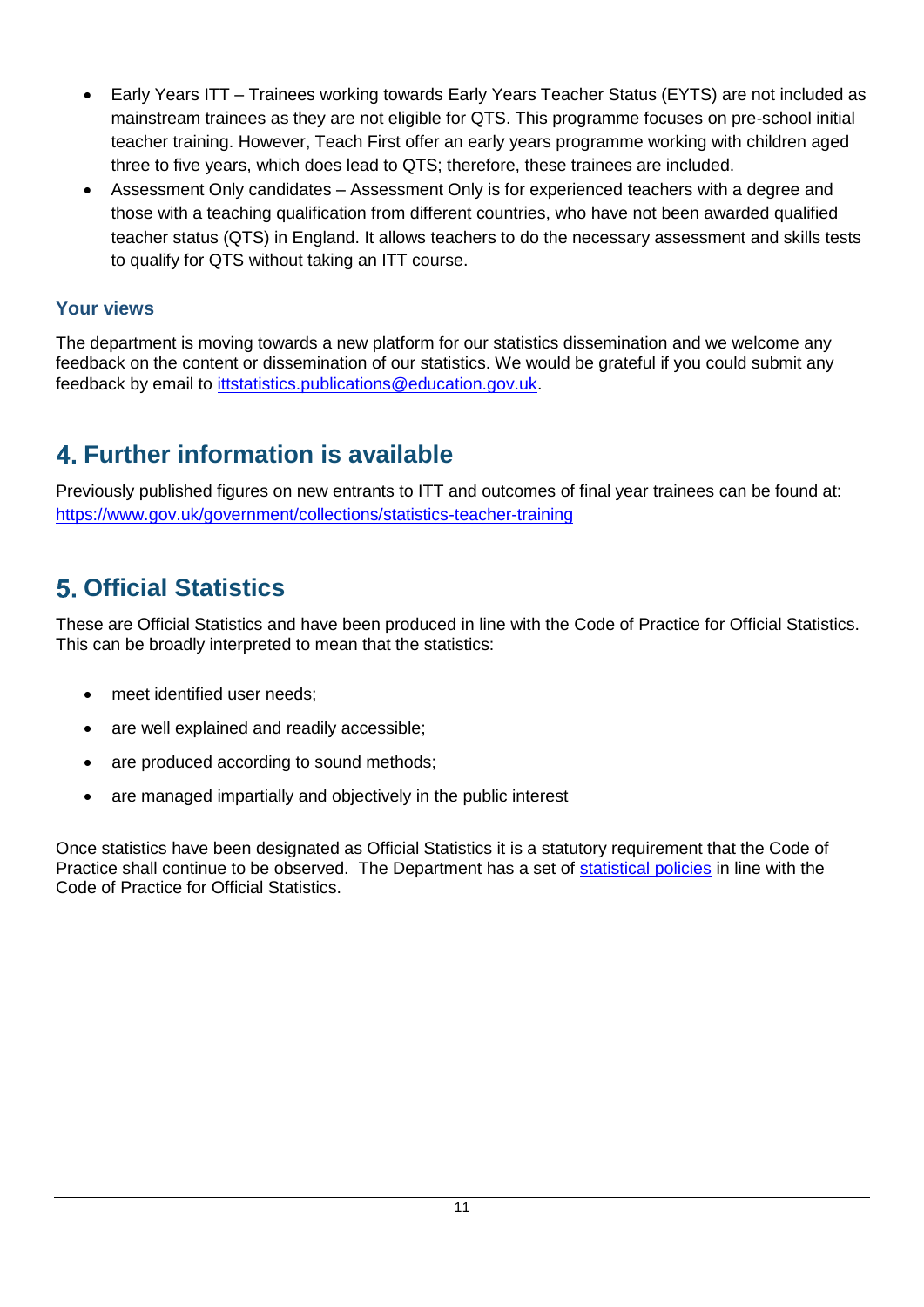# <span id="page-11-0"></span>**6.** Get in touch

## **Media enquiries**

Press Office News Desk, Department for Education, Sanctuary Buildings, Great Smith Street, London SW1P 3BT.

Tel: 020 7783 8300

## **Other enquiries/feedback**

Please send any enquiries or feedback to the postal address or email address below:

Ramyani Gupta, Department for Education, Sanctuary Buildings, Great Smith Street, London SW1P 3BT.

Email: [ittstatistics.publications@education.gov.uk](mailto:ittstatistics.publications@education.gov.uk)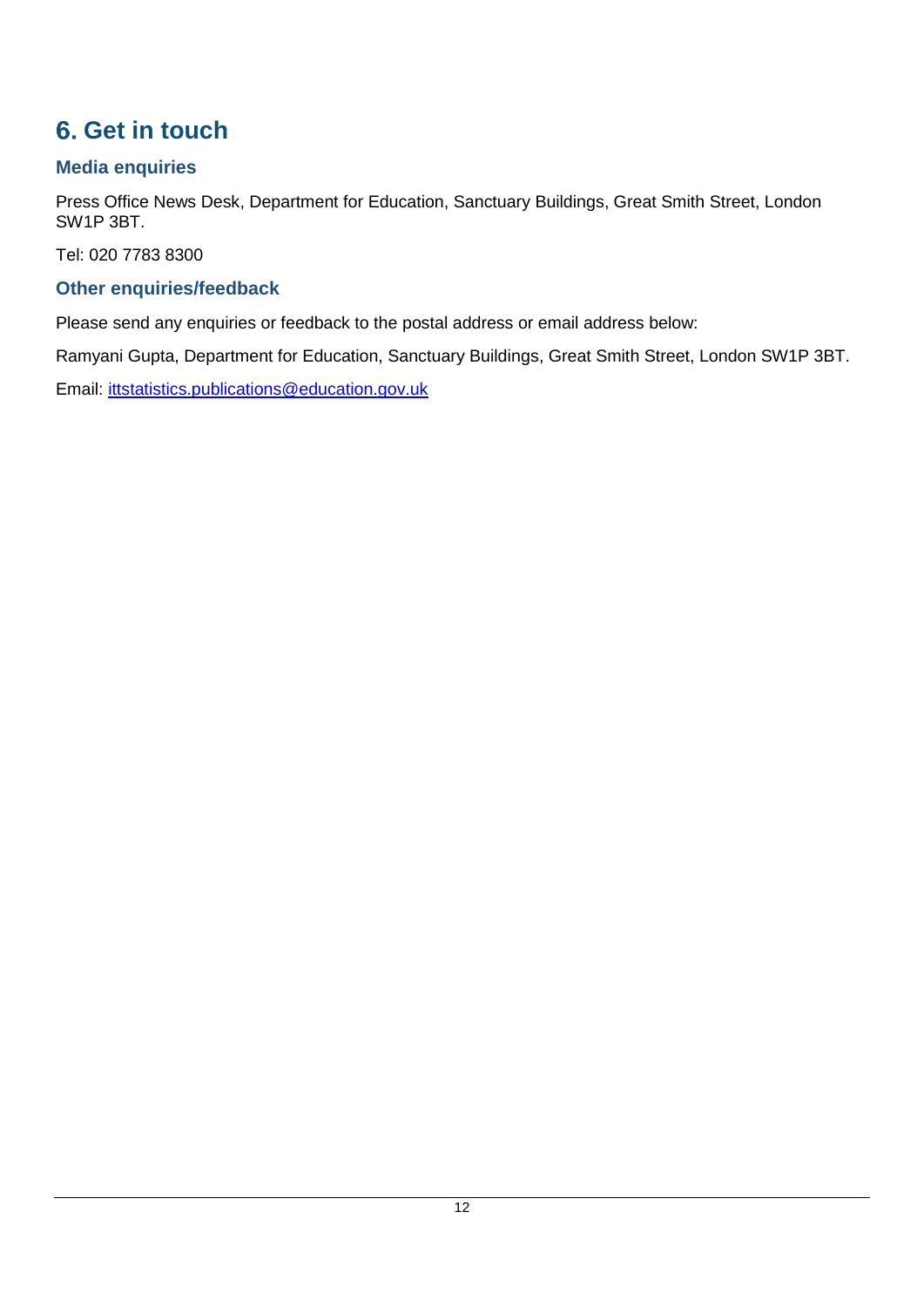# <span id="page-12-0"></span>**Annex A: Experimental statistics about final year trainees undertaking early years initial teacher training (EYITT)**



## **93% of postgraduate early years trainees were awarded Early Years Teacher Status (EYTS)**

- There were 528 final year postgraduate early years trainees in the 2017/18 academic year. 489 (93%) of these were awarded Early Years Teacher Status (EYTS).
- This is broadly similar to last year when 550 (92%) were awarded EYTS.

### **Background**

Early years initial teacher training (EYITT) provides specialist training covering the education and care of children from birth to the age of five. Training is delivered by accredited ITT providers<sup>10</sup>. Successful EYITT trainees are awarded Early Years Teacher Status (EYTS). They are not eligible for the award of Qualified Teacher Status (QTS) at the end of their course.

EYITT has the same entry requirements as primary teacher training and trainees must meet a robust set of Teachers' Standards (Early Years), but early years is distinct from primary education. Individuals with EYTS are therefore not qualified to lead classes in a maintained<sup>11</sup> nursery or school, unless they also hold QTS<sup>12</sup>. Early years teachers can lead teaching in all other early years settings.

There are several routes leading to the award of EYTS. Trainees can undertake an undergraduate course, which allows them to earn a degree in an early childhood related subject and EYTS, normally over a three year period full-time. Postgraduate EYITT courses can be undertaken through the graduate entry route (full time study, which includes the early years School Direct route) or the graduate employment based route, a one-year part-time route for graduates working in an early years setting<sup>13</sup>. Postgraduate EYITT normally runs for one year full-time.

<sup>10</sup> Providers graded by the Office for Standards in Education, Children's Services and Skills (Ofsted) as 'requires improvement', or a lower quality, cannot provide EYITT.

<sup>&</sup>lt;sup>11</sup> 'Maintained' refers to schools or nurseries where funding and oversight is provided through the local authority.

 $12$  Trainees with EYTS can work as level 3 support workers in a maintained nursery or school. They can work as unqualified teachers in maintained schools or academies but this status is dependent on the school.

<sup>&</sup>lt;sup>13</sup> Trainees can also undertake an assessment only route to earn EYTS. This is designed for graduates with experience of working with children from birth to five, who are able to demonstrate the Teacher's Standards (Early Years) without further training; for example, overseas trained early years teachers. The EYITT assessment only route is not included in this annex.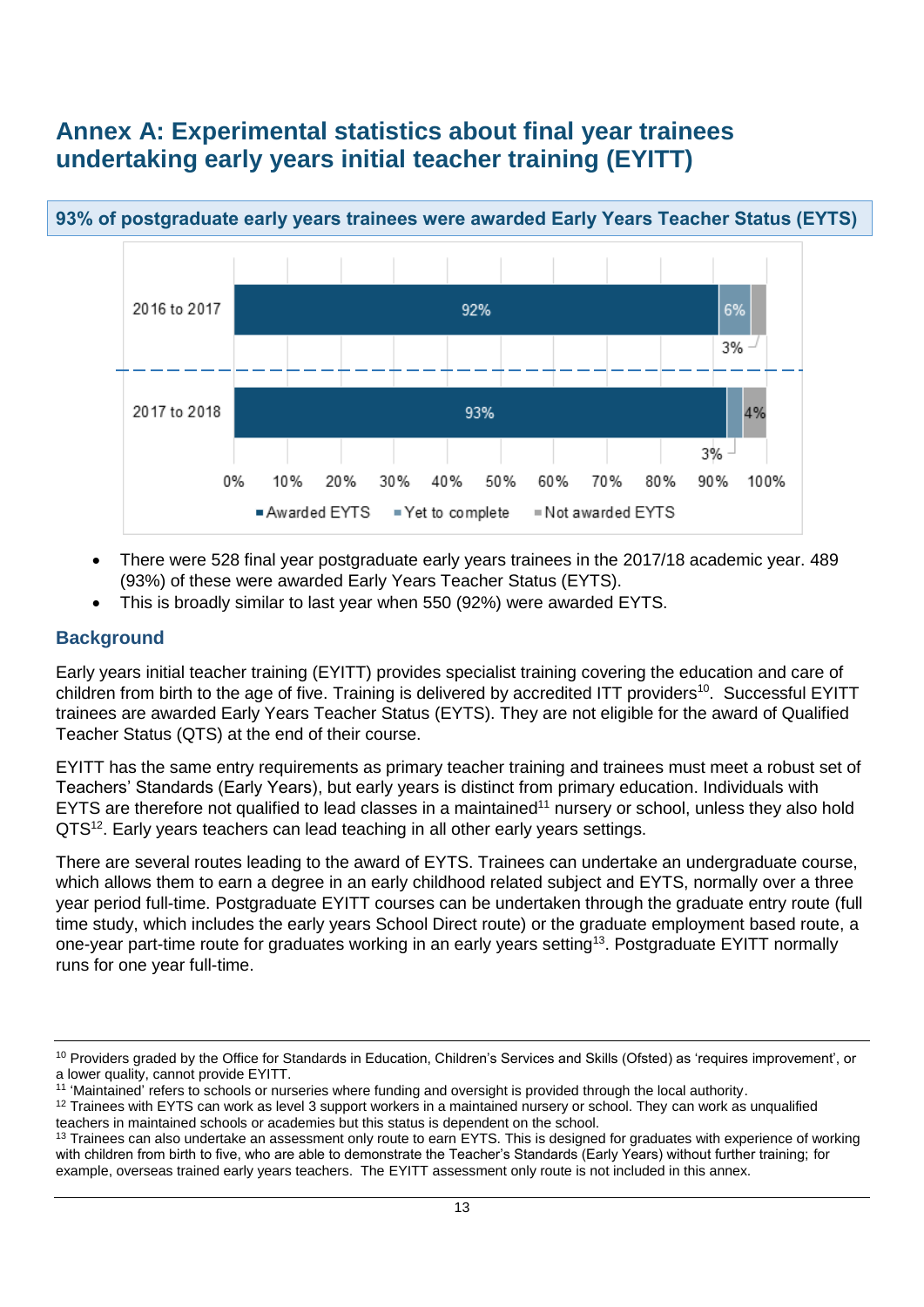### **Number of final year early years trainees**

Of the 582 final year early years trainees in the 2017/18 academic year, 528 (91%) were on a postgraduate route, with the remaining 54 (9%) on an undergraduate route (Figure 6). Of the 528 postgraduate trainees, 432 (82%) were on the graduate employment based route and 96 (18%) started on the graduate entry route.

|                              | Total final year<br>trainees | Awarded<br><b>EYTS</b> | Not awarded<br><b>EYTS</b> | Yet to<br>complete |
|------------------------------|------------------------------|------------------------|----------------------------|--------------------|
| Postgraduate                 | 528                          | 489                    | 23                         | 16                 |
| Graduate Entry <sup>14</sup> | 96                           | 78                     |                            | 11                 |
| Graduate Employment Based    | 432                          | 411                    | 16                         | 5                  |
| Undergraduate                | 54                           | 43                     | 11                         | 0                  |
| <b>Total</b>                 | 582                          | 532                    | 34                         | 16                 |

**Figure 6: Final year early years trainees, by level of entry, route, and outcome, academic year 2017/18**

#### **Outcomes of final year postgraduate early years trainees by characteristics**

Figure 7 shows the EYTS award status of final year postgraduate early years trainees. Whilst these proportions vary by trainee characteristics, some groups contain small numbers of trainees - only 23 postgraduate trainees (4%) were male; 37 (7%) declared a disability; and 41 (8%) belonged to a minority ethnic group.

#### **Figure 7: EYTS award status for postgraduate final year trainees, by characteristics for the 2017/18 academic year<sup>15</sup>**



<sup>14</sup> Graduate Entry includes the School Direct (early years) route.

<sup>15</sup> Those with an unknown degree class, disability status or ethnicity are not included in this chart.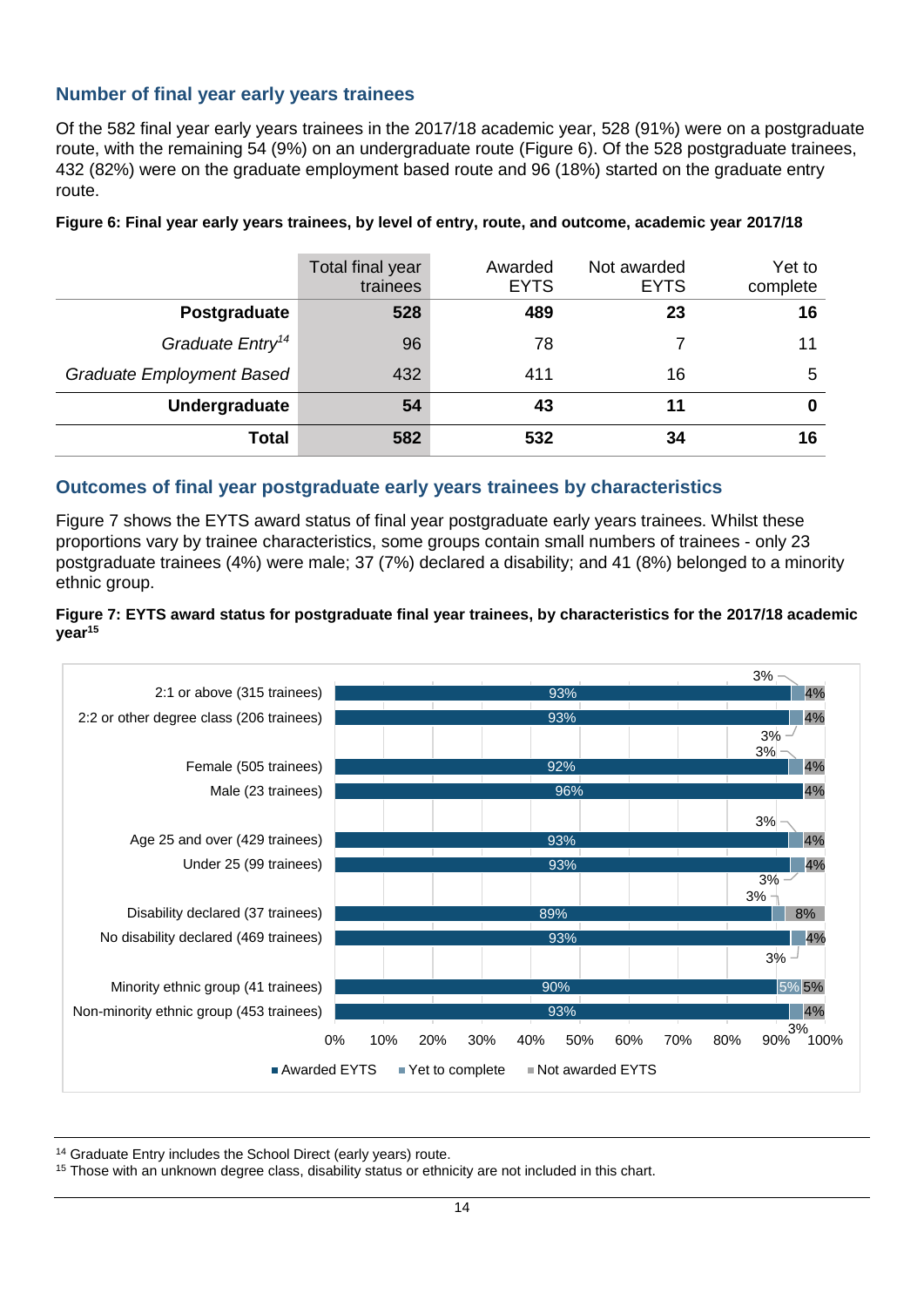### **Experimental statistics**

Experimental statistics are new official statistics that are undergoing evaluation. The statistics in this annex are being published as experimental statistics in order to involve users and stakeholders in their development and as a means to further improve the use of data in the future.

### **Data collection and quality**

The department has made substantial changes in recent years to improve data collection and analysis. After initially focussing on improving and standardising data collection for core programmes (such as ITT leading to QTS), improvements for EYITT data collection were tested in academic year 2015/16 and fully implemented in academic year 2016/17. The department produced experimental statistics for final year early years trainees in academic year 2016/17, for the first time<sup>16</sup>.

This year, the DfE collected data via a new system, the Database of Trainee Teachers and Providers (DTTP). As explained in Section 3 EYITT data for academic year 2017/18 were collected in the same way as ITT data and QTS outcomes remain comparable to the EYITT statistics for 2016/17. Employment outcomes are not presented here since the new methodology identifies those working in the state-funded sector but the majority of early years teachers teach in the private, voluntary and independent sector  $(PVI)^{17}$ .

<sup>&</sup>lt;sup>16</sup> Any figures about final year early years trainees published or quoted before academic year 2016/17 were not produced according to Official Statistics standards, were not subject to a rigorous quality assurance process, and did not follow a comparable methodology; therefore, they cannot be verified, replicated or compared.

<sup>&</sup>lt;sup>17</sup> In 2018 for example there were 23,633 PVI providers compared to 9,202 school-based providers offering reception and nursery. See *[Childcare and Early Years Providers Survey 2016 and 2018](https://www.gov.uk/government/statistics/childcare-and-early-years-providers-survey-2018)*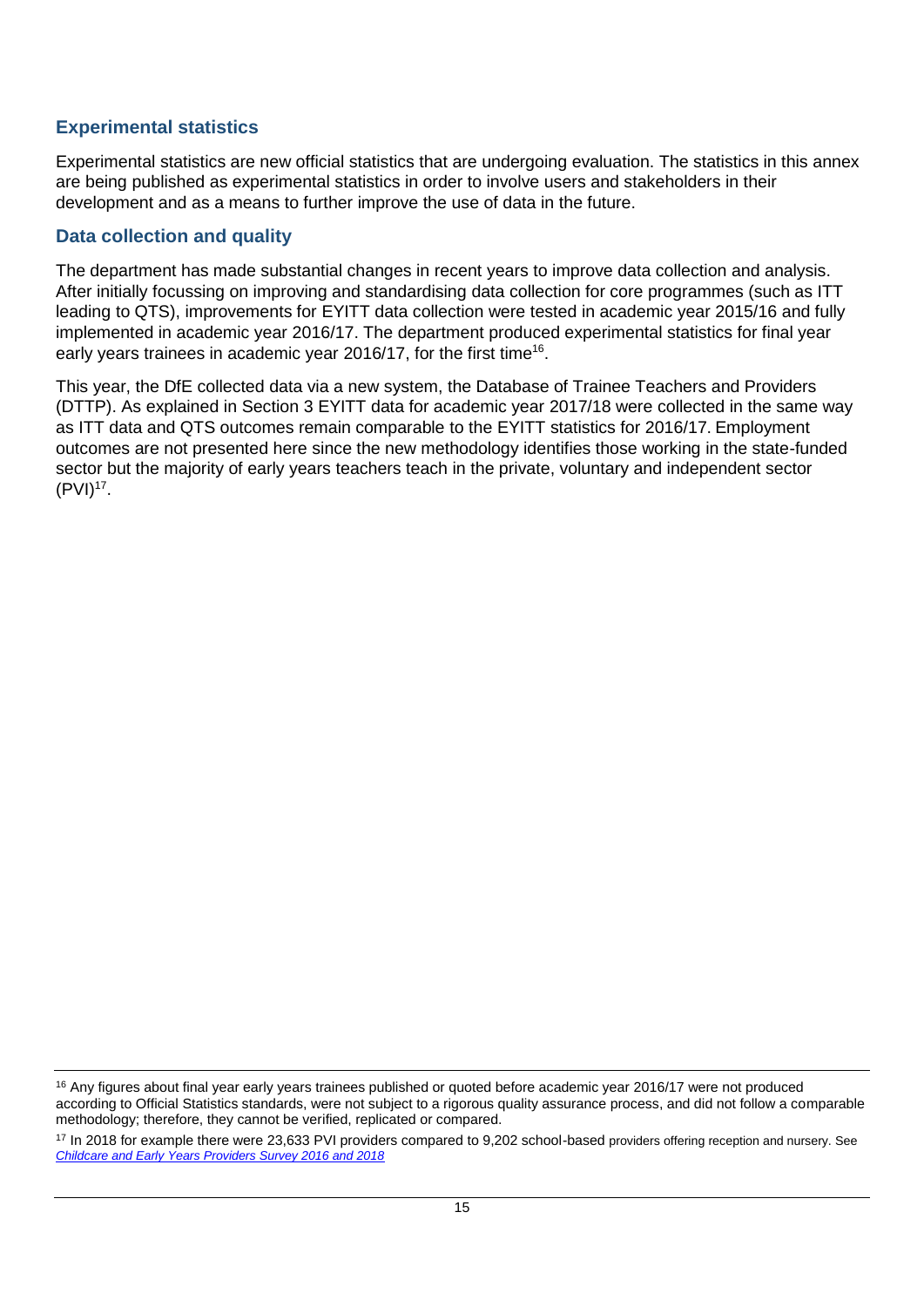## <span id="page-15-0"></span>**Annex B: Experimental statistics about candidates undertaking Assessment Only (AO)**

**The number of Assessment Only candidates grew by 24% in academic year 2017 to 18, continuing recent trends**



- There were 1,271 candidates reported as undertaking AO in the academic year 2017/18, up from 1,029 candidates in 2016/17.
- There have been year on year increases in the number of candidates recorded as undertaking AO with the number in the latest academic year more than double that in the academic year 2014/15 when the collection first became mandatory.
- Some of this increase could be a result of more complete reporting.

### **Over 99% of Assessment Only candidates in 2017/18 achieved Qualified Teacher Status**



In the 2017/18 academic year, almost all Assessment Only candidates (99.7%) achieved QTS, a slight increase on previous academic years.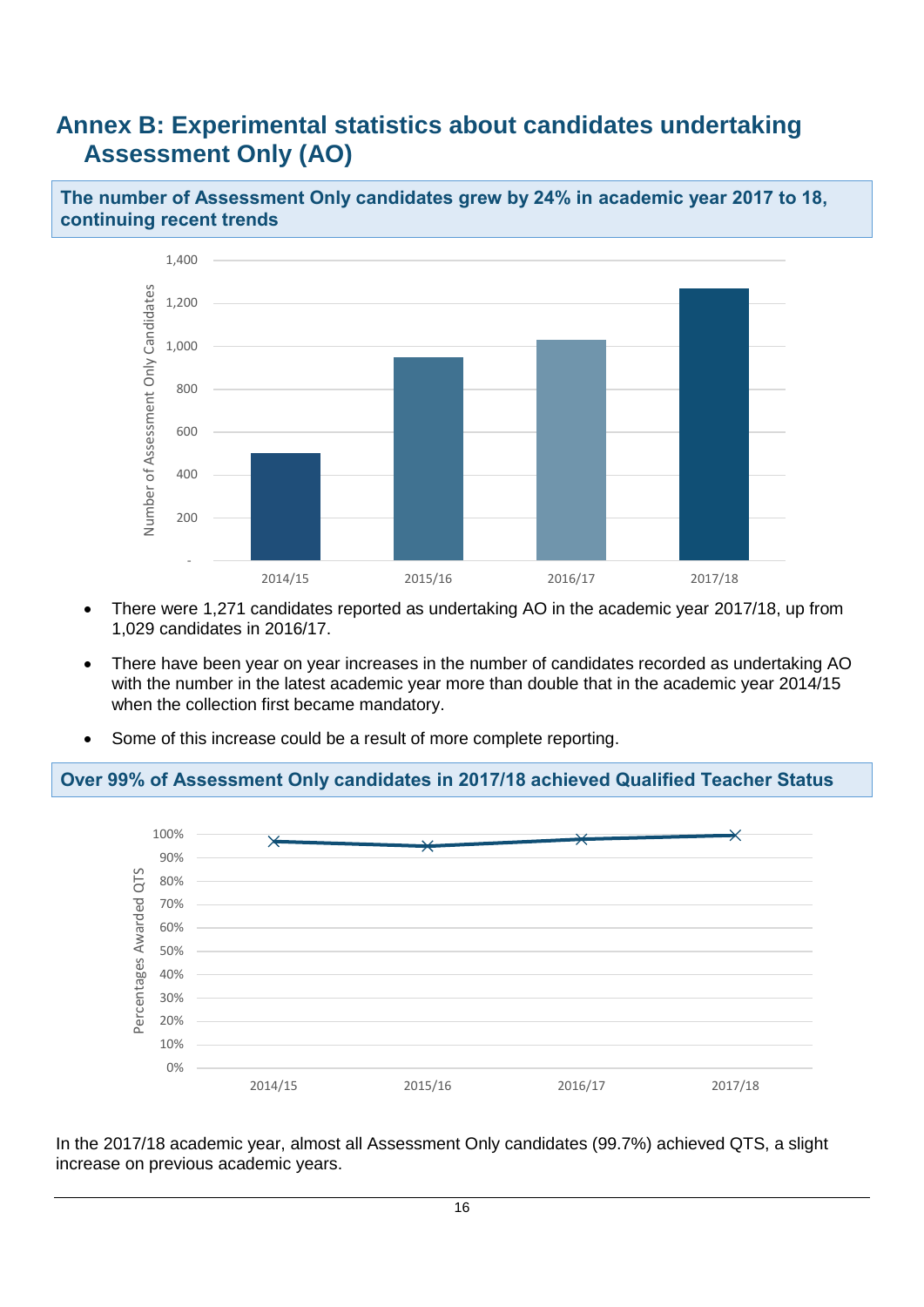The proportion of AO candidates who were awarded QTS between academic year 2014 to 2015 and 2017/18 was relatively stable, with rates ranging from 95% to almost 100% over the period. This higher rate of QTS award for candidates undertaking AO is likely to be because candidates should already be experienced teachers, or hold a teaching qualification from another country, who can demonstrate that they meet all of the Teachers' Standards without any further training.

## **Background**

The Assessment Only route to qualified teacher status (QTS) is a way for existing unqualified teachers, support staff or teaching assistants to demonstrate that they already meet all the QTS standards, without the need for any further training. This route is open to those with relevant teaching experience who hold a degree, or for those with a teaching qualification from another country. Candidates undertaking AO do not complete a course to achieve QTS, but are instead assessed against the Teacher's Standards and skills tests. The entry criteria for AO is the same as those for all initial teacher training (ITT) courses, and must be met in full prior to registration. Only DfE-approved accredited providers of ITT can assess and recommend AO candidates for QTS.

Typical candidates for AO might include:

- unqualified teachers with experience in settings where QTS is not a requirement, for example independent schools, who wish to move into state-funded schools
- unqualified teachers with significant teaching experience
- teachers from overseas who wish to be awarded QTS in England<sup>18</sup>
- higher level teaching assistants with the necessary qualifications and teaching experience

## **Subject breakdown of candidates**

Figure 8 shows the number of candidates reported as undertaking AO by subject.

The subjects with the largest number of candidates in academic years 2017/18 were:

- Primary: 609 candidates (39% increase from academic year 2016/17). Almost half (48%) of all AO candidates take primary assessments, similar to the main ITT routes where primary makes up 46% of postgraduates for the same academic year.
- English: 151 candidates (broadly unchanged since academic year 2016/17)
- Mathematics: 100 candidates (37% increase from academic year 2016/17)
- Physical Education: 75 candidates (broadly unchanged since academic year 2016/17)

<sup>&</sup>lt;sup>18</sup> Some qualified teachers from overseas can obtain professional recognition and the award of QTS without undertaking ITT or AO. This applies to fully qualified teachers who trained in the European Economic Area (EEA), under the terms of Council Directive 2005/36/EC. Teachers who trained outside the EEA must have their qualifications recognised by an EEA member state and must have 3 years of experience in that state to be eligible to apply for QTS in England without undertaking ITT or AO. Teachers from Australia, Canada, New Zealand and United States can also apply for mutual recognition and must be fully qualified and eligible to teach permanently in the country in question. This must be documented from the recognised authority in that state. There is further [information on the award of QTS on our webpage](https://www.gov.uk/guidance/qualified-teacher-status-qts).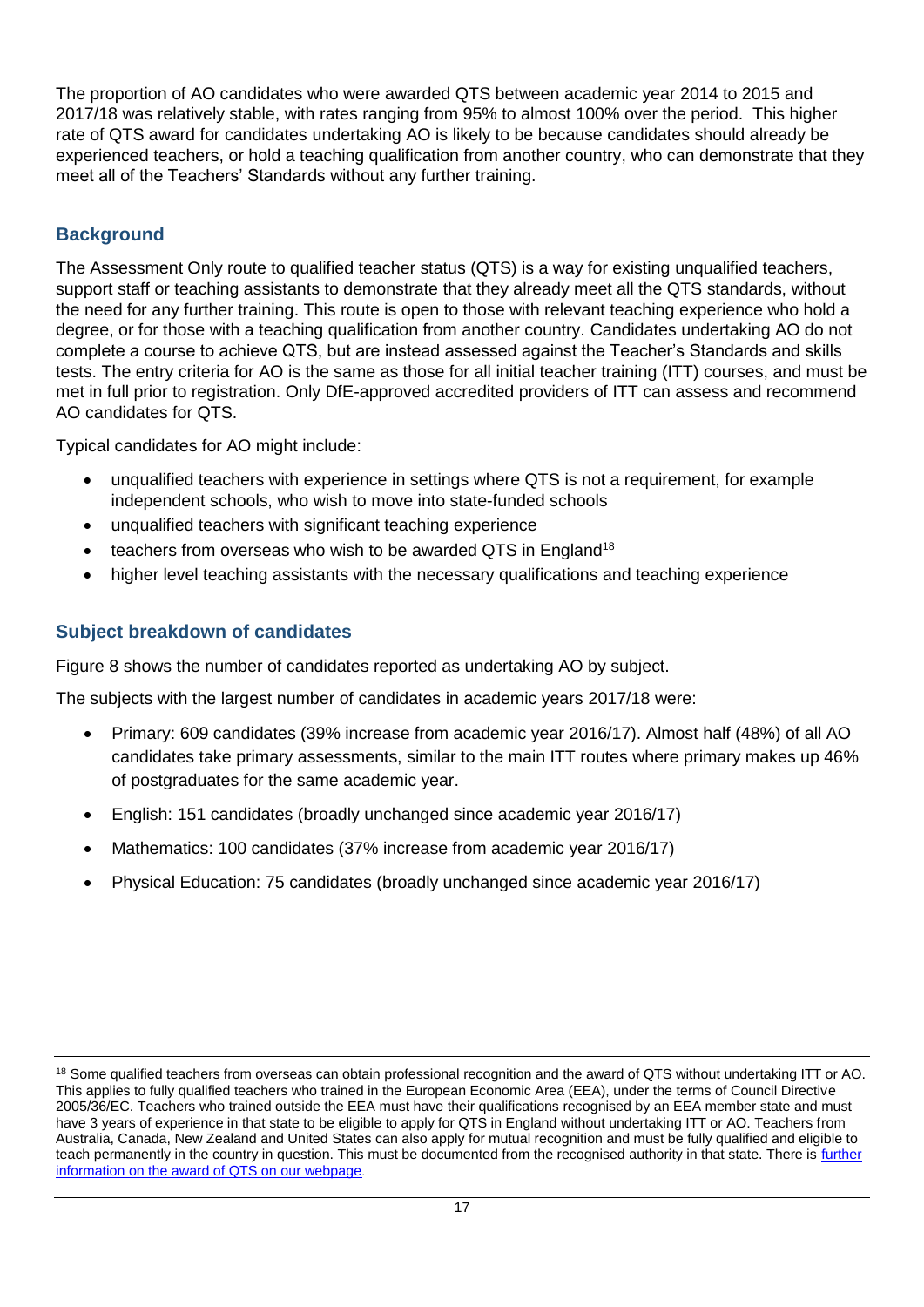| Figure 8: AO candidates by subject, academic years 2014/15 to 2017/18 |  |
|-----------------------------------------------------------------------|--|
|-----------------------------------------------------------------------|--|

|                                   | 2014/15        | 2015/16 | 2016/17  | 2017/18             |
|-----------------------------------|----------------|---------|----------|---------------------|
| Art and Design                    | 25             | 22      | 24       | 27                  |
| <b>Biology</b>                    | 10             | 31      | 22       | 48                  |
| <b>Business Studies</b>           | 4              | 15      | 15       | 13                  |
| Chemistry                         | 3              | 8       | 17       | 15                  |
| Classics <sup>19</sup>            | $\overline{2}$ | 9       | $\Omega$ | $\Omega$            |
| Computing                         | 11             | 12      | 11       | 15                  |
| Design & Technology <sup>20</sup> | 14             | 23      | 18       | 22                  |
| Drama                             | 15             | 24      | 18       | 17                  |
| English                           | 68             | 122     | 150      | 151                 |
| Geography                         | $\overline{7}$ | 17      | 22       | 19                  |
| History                           | 9              | 31      | 44       | 36                  |
| <b>Mathematics</b>                | 42             | 61      | 73       | 100                 |
| Modern Foreign Languages          | 14             | 16      | 12       | 20                  |
| Music                             | 10             | 12      | 11       | 21                  |
| Other $21$                        | 36             | 68      | 39       | 49                  |
| <b>Physical Education</b>         | 48             | 97      | 74       | 75                  |
| Physics                           | 11             | 10      | 20       | 19                  |
| Primary                           | 164            | 350     | 438      | 609                 |
| <b>Religious Education</b>        | 10             | 20      | 21       | 14                  |
| <b>Total</b>                      | 503            | 948     | 1,029    | 1,270 <sup>22</sup> |

### **AO candidates' previous qualifications**

**Compared to mainstream trainees, AO candidates are less likely to have obtained a first or upper second class in their first degree.**

Figure 9 shows that for their previous qualifications, first class and upper second degrees are reported for more than half of AO candidates (compared to 74% of new entrants on mainstream postgraduate programmes in the 2017/18 ITT Census).

<sup>&</sup>lt;sup>19</sup> Includes Classics and Ancient Languages such as Ancient Greek, Ancient Hebrew, and Latin.

<sup>&</sup>lt;sup>20</sup> Includes Design & Technology, Construction and Building, Craft and D & T, Electronics, Engineering, Graphics, Resistant Materials, Manufacturing, Systems & Control, and Textiles.

<sup>&</sup>lt;sup>21</sup> Includes Child Development, Citizenship, Dance, Economics, Law, Media Studies, Other Social Studies, Other Technology, Politics, Psychology, Sociology, and Social Sciences among others.

<sup>22</sup> One candidate did not have subject information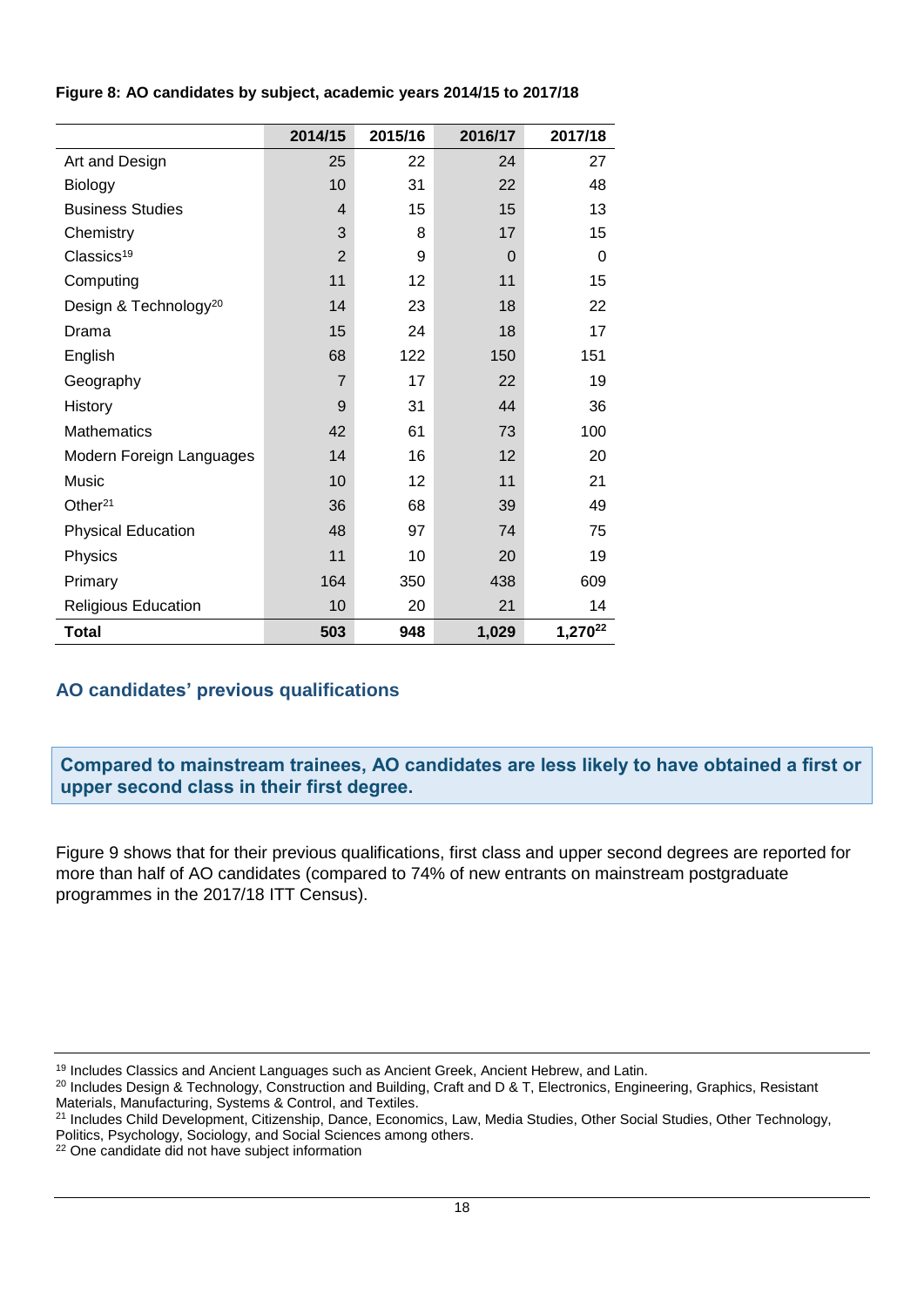|  |  |  | Figure 9: Class of first degree reported for AO candidates from academic years 2014/15 until 2017/18 |  |  |  |
|--|--|--|------------------------------------------------------------------------------------------------------|--|--|--|
|  |  |  |                                                                                                      |  |  |  |

|                                  | 2014/15 | 2015/16 | 2016/17 | 2017/1823  |
|----------------------------------|---------|---------|---------|------------|
| First Class <sup>24</sup>        | 11%     | 14%     | 13%     | 13%        |
| Upper Second Class <sup>25</sup> | 40%     | 40%     | 43%     | 40%        |
| <b>Lower Second Class</b>        | 32%     | 29%     | 26%     | 27%        |
| Other Degree Class <sup>26</sup> | 17%     | 17%     | 18%     | <b>20%</b> |

### **Experimental statistics**

Experimental statistics are new official statistics that are undergoing evaluation. The statistics in this annex are being published as experimental statistics in order to involve users and stakeholders in their development and as a means to further improve the use of data in the future.

### **Data collection and quality**

Prior to academic year 2014/15, data were incomplete as there was no mandatory collection of AO data. Collection of AO data was made compulsory from September 2014, resulting in much higher numbers of people reported as undertaking AO.

The raw data used in the production of this annex have been thoroughly quality assured and analysis has been produced according to Official Statistics standards (see section 5).

This annex provides information on the candidates who were reported as undertaking AO, starting from the year the data collection became mandatory (academic year 2014/15) through to academic year 2017/18.

<sup>23</sup> Proportions do not include the 78 participants where degree class is unknown

<sup>24</sup> Degree awarded with honours.

<sup>&</sup>lt;sup>25</sup> Includes degrees awarded with undivided second class honours.

<sup>26</sup> Includes third class honours degrees, 'ordinary' or 'general' degrees awarded after a non-honours course, and degrees awarded after a non-honours course that was not available to be classified.